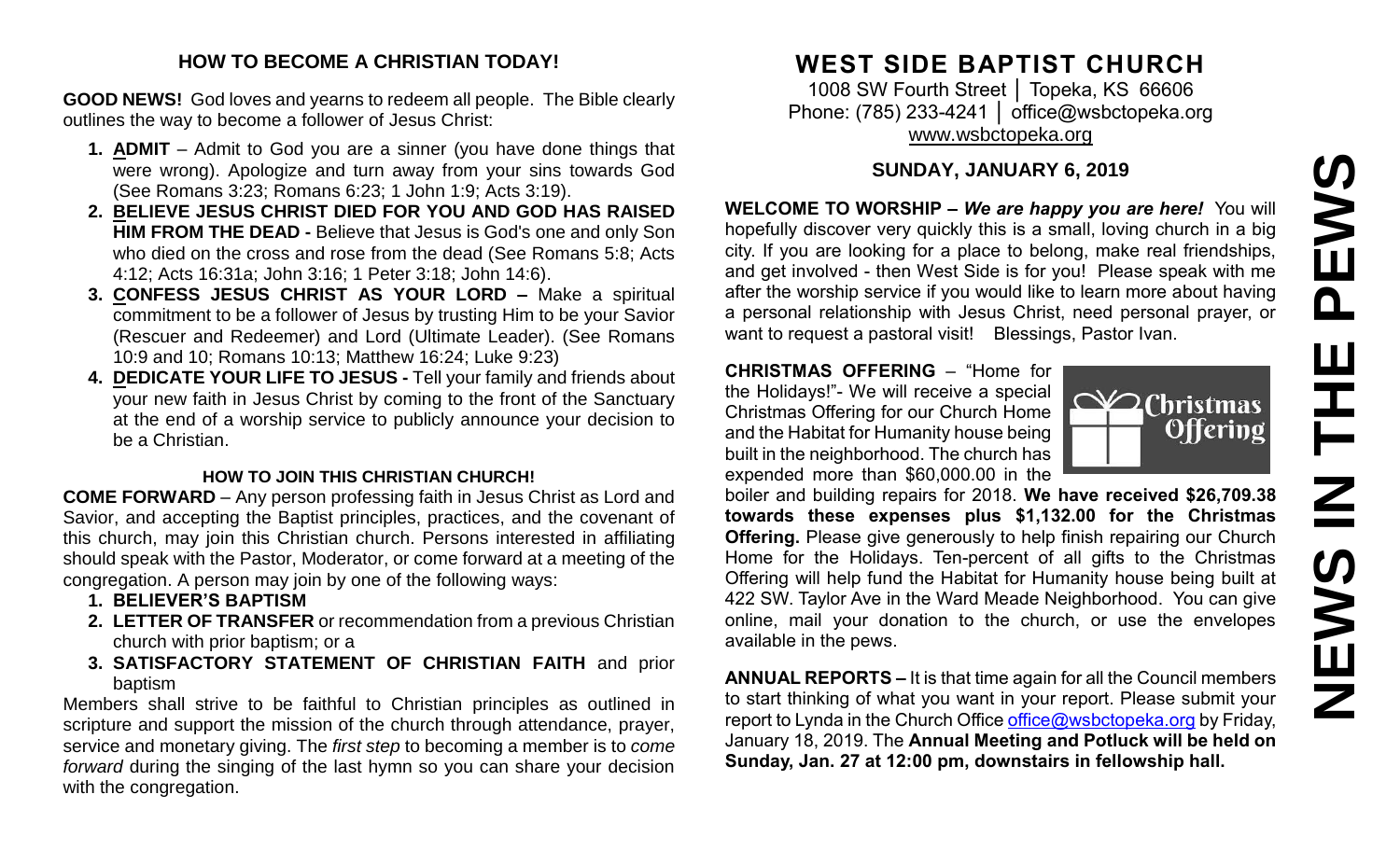**THE AGAPE FUND COLLECTION –** West Side Baptist Church receives a benevolence offering for the poor and those in need the **first Sunday of each month after the Lord's Supper.** These funds are generously shared with persons in the church and neighborhood. Please see the Pastor, Church Office, or the Moderator to complete an Application for Assistance.

**BIBLE READING PLAN –** Anyone wanting a Bible reading plan for 2019 can find them at no cost outside the office. Please feel free to take one.

**BIBLE STUDY -** Come for the one-hour small group study of the biblical book **"BOOK OF ESTHER" on Wednesdays at 10:30 am in Holmer Hall**. Bible studies are free and open to the public. **No Bible Study on Wednesday, January 2, 2019.** Bible study will begin again on Wed., Jan. 9 at 10:30 am.



**BREAKFAST ON SUNDAYS** – Sign-up if you plan to attend the free breakfasts on Sunday mornings in the Fellowship Hall starting at 8:30 am. All ages are welcome. All food is available at no cost.

**CHILDRENS ACTIVITY BAGS AND BULLETINS – We are glad to have children in worship!** Activity bags filled with coloring pages, crayons, and other items are available for preschool and elementary-aged children near the sanctuary door. Enjoy the bags and children's bulletins; take your artwork home. Place the bags on the front pew after the worship service so we can restock them.

**DIRECTORY** – The Church Office printed an updated Address and Phone Directory. Please see an Usher or Church Office for a free copy. Send all corrections to Lynda Cokeley, Church Secretary at [office@wsbctopeka.org.](mailto:office@wsbctopeka.org)

**FRUIT & VEGETABLE FOOD PANTRY –** Free bread, fruits, and vegetables



on **Wednesdays from 3:30 pm to 5:30 pm** or while supplies last**.** All food is available at no cost. We will start the Food Pantry again this New Year on Wed., Jan. 9. Volunteers are needed to help unload, set-up, and distribute food. **December Report:** 679 individuals (348 adults, 279 children, and 52 seniors) in 181

families received 2,814 pounds of free food and supplies.

#### **WEEKLY CALENDAR**

#### **SUNDAY, JANUARY 6 EPIHANY**

| $8:30 - 9:15$ am | Breakfast (FH)             |
|------------------|----------------------------|
| $9:15$ am        | <b>Sunday School</b>       |
| $10:30$ am       | Worship Service (S)        |
| 11:45 am         | De-decorate the Church (S) |
|                  |                            |

#### **MONDAY, JANUARY 7**

| $9:00$ am         | Music Committee Meeting (HH) |
|-------------------|------------------------------|
| $9:00 - 11:00$ am | <b>Baby Closet Ministry</b>  |

#### **TUESDAY, JANUARY 8**

| $6:00 \text{ pm}$ | Men's Chorus |
|-------------------|--------------|
|                   |              |

#### **WEDNESDAY, JANUARY 9**

| $10:30$ am       | Bible Study (HH)                     |
|------------------|--------------------------------------|
| $3:30 - 5:30$ pm | Fruit & Vegetable Food Pantry (FH)   |
| $5:00 - 7:00$ pm | <b>Baby Closet Ministry</b>          |
| $5:30 - 6:00$ pm | WWW Supper (FH)                      |
| $6:00 - 7:00$ pm | WWW Bible Club and Adult Bible Study |
| $7:00 - 8:00$ pm | Choir Practice (S)                   |
|                  |                                      |

#### **THURSDAY, JANUARY 10**

| $1:00 - 3:00$ pm | <b>Baby Closet</b> |
|------------------|--------------------|
|------------------|--------------------|

#### **FRIDAY, JANUARY 11**

| $1:00$ pm | <b>Worship Team Practice</b> |
|-----------|------------------------------|
|           |                              |

#### **SUNDAY, JANUARY 13 BAPTISM OF THE LORD**

| $8:30 - 9:15$ am | Breakfast (FH)       |
|------------------|----------------------|
| $9:15$ am        | <b>Sunday School</b> |
| $10:30$ am       | Worship Service (S)  |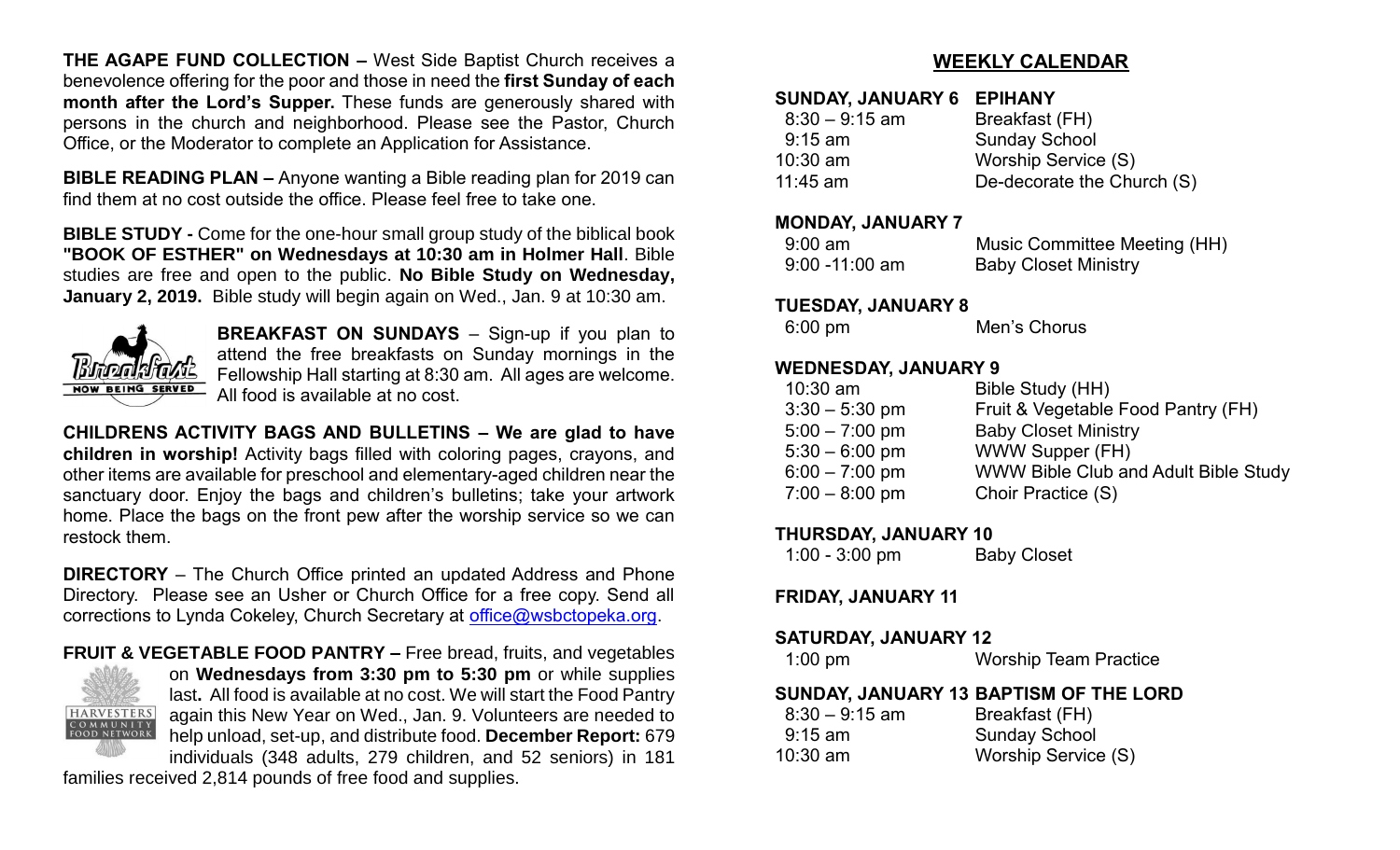## **IN OUR THOUGHTS AND PRAYERS**

Abbey – young girl with leukemia Al Carpenter – Healing for health concerns Bradley Carpenter – Healing for health concerns Harry and Pat Carpenter – Healing for health concerns Pat Carreno – Healing for health concerns Almira Collier – Healing for health concerns Larry Gill – Healing (Harry Carpenter's Friend) Emily Hersh – Travel and stay in Argentina Janice and Karen Kirby – Healing for health concerns Ernie and Judy Longstaff – Healing for health concerns Nancy May – Healing for health concerns Marie Merrifield – Healing for health concerns Cale Miller – Healing for health concerns (Harry's Friend) Rogene Moody – Healing for health concerns Pat – Healing for health concerns (Virginia Mansfield's friend at Brewster Pl) Edward Perkins – New Address: See Church Office for Address Becky Poe – Healing for health concerns Bob Roesler – Interim Minister at FBC of Topeka, starting Feb. 1, 2018 Jill Roesler – Healing for health concerns See Church Office for Address Bruno Sprenks – Healing for health concerns Keith Springer – Healing for health concerns (Marianne Spano's brother) John Swain – Healing for health concerns Lola Zab - Healing for health concerns (Marianne Spano's sister)

# **HOMEBOUND & CARE FACILITIES:**

\*Portia Allbert - \*Alice Kieffer – \*June Cunningham – Brewster Place \*Etta Landis –Capital Ridge \*Shirley & Larry Dell – \*Mae Martin – Plaza West \*Helen Farrar – Plaza West \*Ken Paslay – Atria Place \*Reg Kirby – Home with Hospice \*Theo Penny – Lawrence<br>\*Gerald Haney – \* \*Edward Perkins – Frazie \*Russ Hunter – \* \*Hazel Smith-Tindall -\*Juanita Plankinton –

\*Edward Perkins – Frazier H

# **HABITAT FOR HUMANITY –** The Congregation voted unanimously during



its Quarterly Business Meeting on April 29 to partner with Habitat for Humanity in the **"Build on Faith" project at 422 SW Taylor**. Donations for "Habitat House" will be received for the new house in our neighborhood. *Contact:* Nikki MacMillan, Volunteer Coordinator at Phone (785) 234-4322 or [volunteer@topekahabitat.org.](mailto:volunteer@topekahabitat.org)

**THE LORD'S SUPPER –** West Side Baptist Church celebrates the **Lord's Supper (Holy Communion) on the first Sunday of each month.** We practice **"open communion"** which means we recognize the Table of the Lord does not belong to any church but solely to Jesus Christ. Therefore, any baptized Christian is welcome to receive the bread and the cup in this Christian church.

**MIDWINTER MISSION & EVANGELISM CONFERENCE** – The Am. Baptist Churches of the Central Region (ABCCR) **Midwinter Mission and Evangelism Conference will be held on Friday and Saturday, Jan. 18-19 at the Cross Wind Conference Center in Hesston, Ks.** Speakers: Rev. Glynis LaBarre and Missionaries Barbara & Dwight Bolick. Register online: <https://abccr.org/mid-winter-mission-evangelism-conference>

#### **RETIRED MINISTERS AND MISSIONARIES**

**OFFERING –** In 1977, American Baptist Churches USA launched RMMO to continue this appreciation of God's service. The offering is rooted in thankfulness and honors the individual acts of support and faith that recipients have shown to their congregations



Retired Ministers & **Missionaries** Offering 2018

and communities. This year's theme, Extending Our Hands to Our Neighbors illustrates the importance of being there for one another and remembering we are stronger together then on our own is central to the Christian faith. We hope you will join us in honoring God's committed servants. Envelopes available in the pews. **We have received \$1,210.91 towards our \$1,700.00 goal to honor God's servants.**